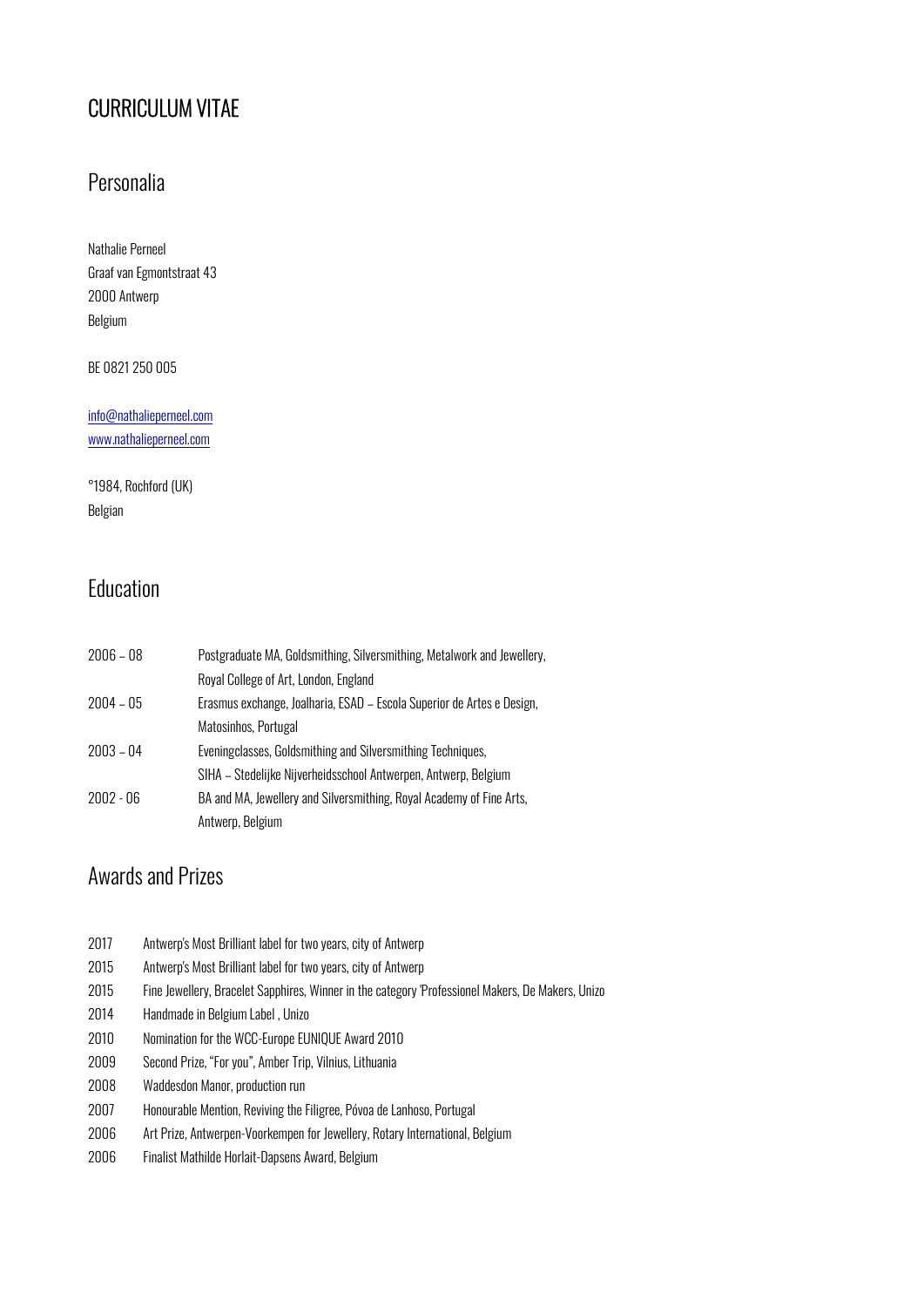# Exhibitions

| 2018 | Group exhibition - Pop up MOMENTUM                                     |
|------|------------------------------------------------------------------------|
|      | Arts & Crafts Gallery - Firenze - IT                                   |
| 2014 | Wim Ibensprijs<br>Pop-up Zilvermuseum - BE                             |
| 2013 | Group exhibition - Pas De Deux                                         |
|      | Karlsruhe - DE                                                         |
|      |                                                                        |
|      | Group exhibition - Strings                                             |
|      | Design Vlaanderen Galerie - BE                                         |
| 2012 | Group exhibition - Bones                                               |
|      | Labo - Hasselt - BE                                                    |
|      | Group exhibition - Talents                                             |
|      | Ambiente - Frankfurt - DE                                              |
| 2011 | Group exhibition - Prijsbeesten                                        |
|      | Design Vlaanderen Galerie - BE                                         |
| 2010 | Eunique 2010                                                           |
|      | Karlsruhe - DE                                                         |
|      | Collect - Electrum Gallery                                             |
|      | Saatchi Gallery - UK                                                   |
| 2009 | Group exhibiton - New Makers                                           |
|      | Electrum Gallery - UK                                                  |
|      | Group exhibition - Design Verpakt                                      |
|      | Design Vlaanderen Galerie - BE                                         |
|      | Group exhibition - De nieuwe oogst                                     |
|      | Design Vlaanderen Galerie - BE                                         |
|      | Collect - Electrum Gallery                                             |
|      | Saatchi Gallery - UK                                                   |
|      | Group exhibition - Ringvormen                                          |
|      | Transfo - BE                                                           |
|      | Group exhibition "For you" - Amber Trip                                |
|      | Vilnius - LTU                                                          |
| 2008 | Group exhibition Escape                                                |
|      | Galerija Meno Nisa - LTU                                               |
|      | Group exhibition Zilvertalenten 2008                                   |
|      | Zilvermuseum Sterckshof - BE                                           |
|      | Group exhibition - Degreeshow - Show I                                 |
|      | Royal College of Art - UK                                              |
|      | Group exhibition 'Migration in Jewels in migration'                    |
|      | Château de Seneffe - BE                                                |
|      | Spring 08-Vers afgestudeerd beeldend talent uit de Provincie Antwerpen |
|      | Koningin Fabiolazaal - BE                                              |
|      | Interimshow RCA - 'Work in Progress'                                   |
|      | Royal College of Art - UK                                              |
|      | Hidden violence is a silent rape                                       |
|      | Het Pand - BE                                                          |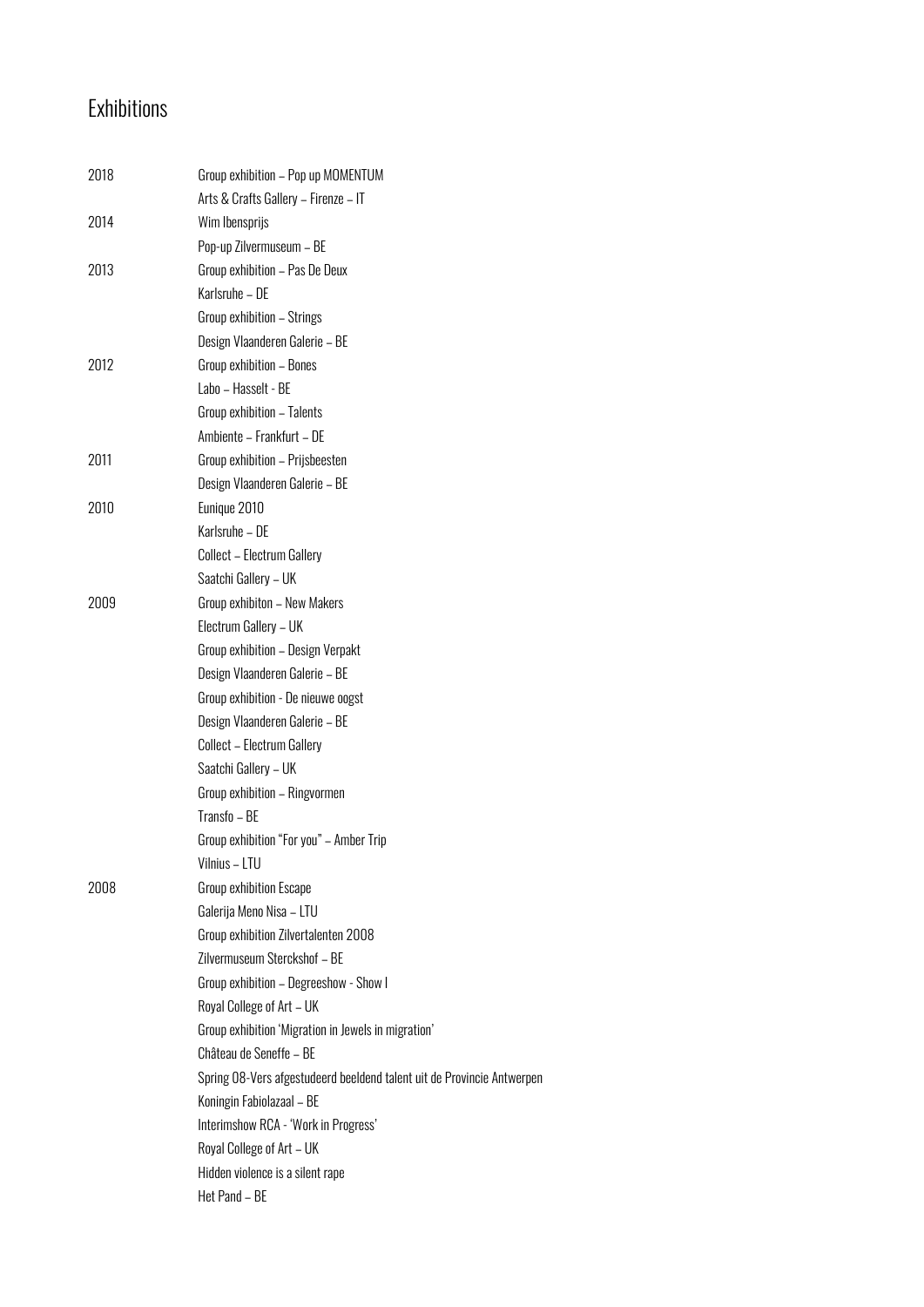| 2007 | Interimshow RCA - 'Work in Progress'                                 |
|------|----------------------------------------------------------------------|
|      | Royal College of Art - UK                                            |
|      | Group exhibition - 'Non-Stop                                         |
|      | Estonian Museum of applied art and design Tallinn - EST              |
|      | Group exhibition - 15th Silvertriennial                              |
|      | Messe Ambiente, Galleria - DE                                        |
|      | Reviving the filigree - International Design Competition Jewellery   |
|      | Camâra Municipal de Póvoa de Lanhoso - PT                            |
|      | Group exhibition - 'Migration in jewels in migration'                |
|      | Cultuurcentrum Hasselt - BE                                          |
| 2006 | Group exhibition - Zilvertalenten 2006                               |
|      | Students Jewellery of the Royal Academy of Fine Arts, Sint-Lucas and |
|      | participants of the 'Wim Ibensprijs'                                 |
|      | Zilvermuseum Sterckshof - BE                                         |
|      | Group exhibition - The Enchanted Man                                 |
|      | Museum for Arts and Crafts Itami - JP                                |
|      | Group Exhibition - Out of Control                                    |
|      | Campus Etterbeek Vrije Universiteit Brussel - BE                     |
|      | Group exhibition - Creative Currencies                               |
|      | Bank of America Canary Wharf - UK                                    |
| 2005 | Group exhibition - The Enchanted Man                                 |
|      | Yan Huang Art Museum - CHN                                           |
| 2004 | Group exhibition - The Enchanted Man                                 |
|      | Castello di Sartirana - IT                                           |
| 2003 | Group exhibition - Gentle Reminders                                  |
|      | Zilvermuseum Sterckshof - BE                                         |

#### Work at present

Since September 2019 teacher goldsmith at Syntra Kortrijk June 2013- freelance designer Van den Bosch & Van Ranst - Belgium Since September 2011 full-time self-employed jewellery designer November 2008- September 2011 sales assistant at Swarovski Partner Boutique, nv Pijl Shopping Groenplaats, Antwerpen – Belgium January 2010- September 2011 part-time self-employed jewellery designer

#### Press

Articles

Ronny VAN CUTSEM, Studio TWEE... denkt graag met je mee!, in: Jewels & Watches info, nummer 46, zomer 2016, p. 46-48 Trens in the city - Antwerp, doppio TV, June 2016, Stenen tijdperk, in: Flair, February 2016, p.10